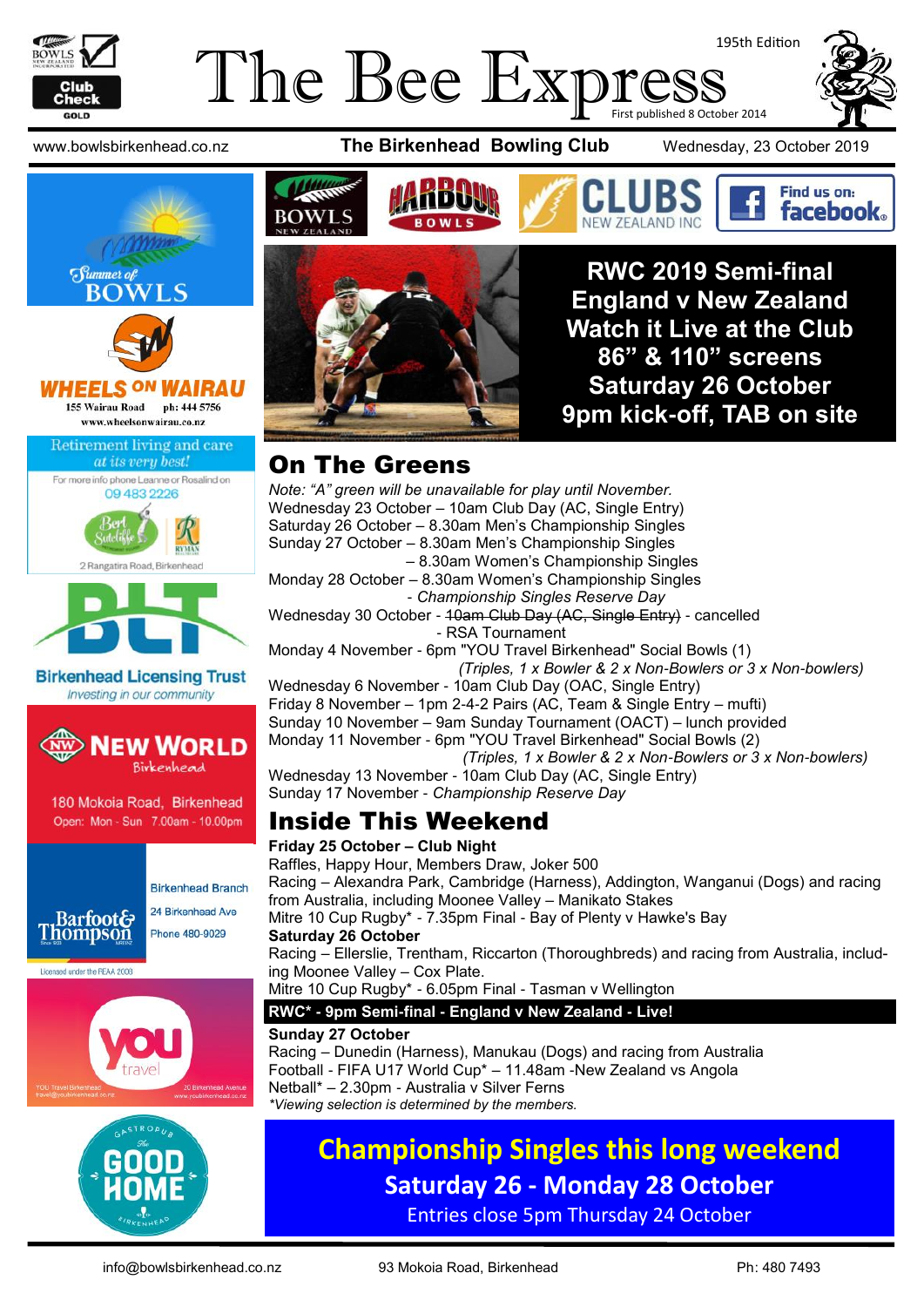www.bowlsbirkenhead.co.nz **The Birkenhead Bowling Club** Wednesday, 23 October 2019





Starship **Tim Roskruge** Birkenhead 09 480 9029<br>E: troskruge@barfoot.co M: 0274 923 125<br>P: 09 418 3846 Birkenhead 24 BH<br>P O Box 34027 BM



M: 0275 297-297 www.emmiesw





**ASBESTOS MANAGEMENT PLANS** 







BIRKENHEAD Recreation Drive PH: 418 2424 Proudly Supporting Bowls Birkenhead

www.birkenheadrsa.com



**Tuesday 5 November @ Birkenhead Bowling Club Stuie's Punters Bar & Winning Post Lounge Book Now**

#### Carpet Mill Ups the Support

Having supported the inaugural \$2,500 Birkenhead Easter Triples last year and in place to again do the same this coming Easter, Carpet Mill has seized the opportunity left by a previous long standing partner and jumped on the \$5,500 Men's Pairs in February. This ensures the continued financial success of one of the Club's marquee tournaments. Along with a new tournament partner we are also in talks with a new supply for the 50 Draw Monster Meat Raffle on the Saturday of the Men's Pairs with the aim of bringing both quantity and quality to the prizes. The Club hopes to make a formal announcement later next week as it has the potential to also be a one day tournament partner.

With Carpet Mill's change this has left the door open for a new partner for the \$2,500 Birkenhead Easter Triples and discussions are currently underway with a potentially exciting new tournament partner to the Club.

We are fortunate to have fantastic Tournament Partners at Birkenhead and members are asked to support them when you can, let them know you're from the Club and that you appreciate their continued support.

### Jackpotting Stinger

Saturday 19 October under overcast skies a small group assembled. Play got underway in trying conditions, but each team completed two games apiece with the overall winner with two wins Adam Richardson, Lauranne Croot, Jerome Rusk (s).

Two teams finished the afternoon with a positive differential and both had a plus thirteen differential but the number drawn was thirty, so the Stinger wasn't struck and jackpots. The next Stinger 200 Club Arvo will be Saturday 7 December with jackpot standing at \$350.

Running on selected Saturday afternoons it is open to all Birkenhead Bowling Club playing members. Single entry, dress mufti, discs in by 12.45pm, play commences at 1pm. Preference to triples. Each afternoon on top of the playing prizes, there is at least an additional \$200 possible to be won\*. If it is not won it will jackpot to the next Saturday Stinger 200 Club Arvo\*. Pencil in these dates: 1pm Saturday 7 December and 4 January. *\*Terms and conditions apply.*

### Roll Up Day Wednesday 30th October

#### *By Mick Moodie*

Wednesday roll up players please note there will be no roll up day next Wednesday  $30<sup>th</sup>$ October. The green is going to be utilised for an RSA tournament to assist with travelling funds. There are several roll up players participating in this tournament. Wednesday roll up days will continue as per normal from Wednesday 6<sup>th</sup> November.

#### Members & Joker Draws

Members and Joker 500 draws drawn Wednesdays and Fridays. Members draw drawn Wednesdays between 5pm - 6pm and Fridays between 5 – 7pm. Members must be present at the draw to claim the prize. Each Wednesday and Friday the draw is not struck it jackpots. Joker 500, numbers on sale from 4.30pm - 6pm every Wednesday and Friday. Purchase a number or numbers, a winning number is drawn at just after 6pm. The purchaser of that winning number selects a card from the Joker cabinet and receive the corresponding prize with the top prize being \$500. Every card has a cash prize behind it.



# **\$10,000 prize pool Monday 17 - 21 February 2020**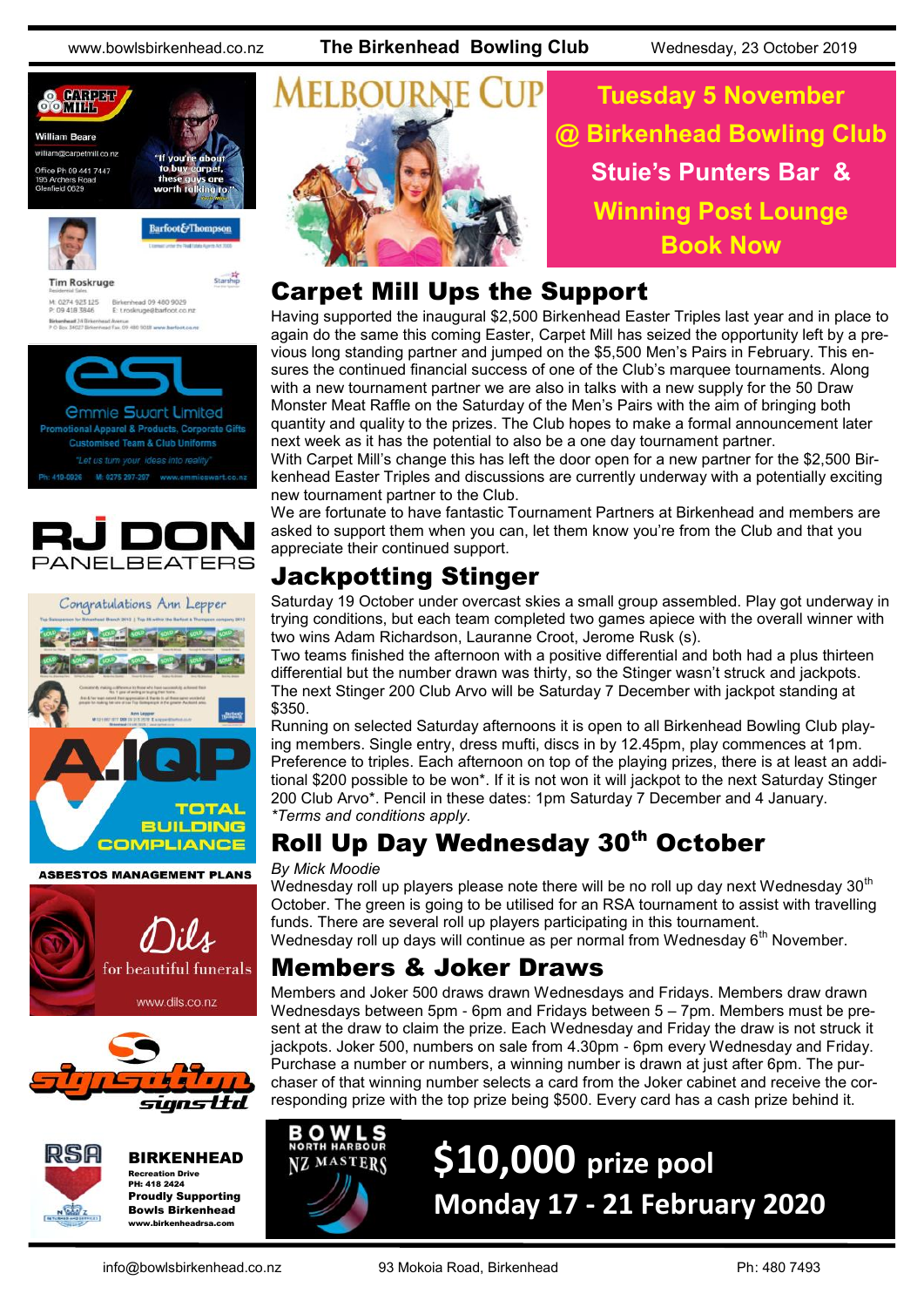

www.bowlsbirkenhead.co.nz **The Birkenhead Bowling Club** Wednesday, 23 October 2019

#### And the Award Goes to

While many were hunting out places to watch the Rugby World Cup Quarterfinals. A small but elite group of our social members, The Birkenhead Volunteer Fire Brigade, were holding their annual honours night.

Moxie on Hinemoa Street was a fitting venue for such a night with fine food and wine complementing the occasion. The evening was attended by sixty four, amongst them honoured guests such as Waitemata Assistant Area Commander Vaughan Mackereth and wife Helen and Local MP [Dan Bidois](https://www.facebook.com/DanBidoisMP/?__tn__=%2CdK%2AF-R&eid=ARBK-s0E42pGx8wXbORI6eHS3Zh-V3blBv-4SF6txCyLFiPEwqZOwi1zUb6P5fQgNqRTLfaWB04Iv2PG) and partner Courtney.

The evening started with entrees prior to the formal presentation of awards, with a number of the brigade receiving service and other distinguished medals and bars.

The coveted "John Malcolm Memorial Trophy": most improved Fire Fighter of the Year. An award donated to the Brigade by the Malcolm family after John's passing in September 2012. John had joined the BVFB September 1959, served just over 52 years as a volunteer, and holds the record for the longest serving member of the Brigade.

The award is open to Recruits, Fire Fighters, Qualified Fire Fighters and Senior Fire Fight-

ers. The award is for the most improved firefighter of the year taking into account: Commitment to the Brigade, Attendance at training and musters, Community service in fire safety and fire education, Displayed Leadership, teamwork and commitment, Seeks to develop their volunteer fire fighter career, And lives the values of Fire and Emergency New Zealand.

The fire fighter of the year award went to Fire Fighter Tristan Rossiter-Sheehy. Following the Awards presentation and an outstanding main meal it was time to reflect on the 35 years of service and farewell one of the brigades finest. Officer in Charge (OIC) Shane Prince is retiring from the service after 35 years service. Shane initially joined the service in Napier and transferred to Birkenhead in 1987. Shane was presented with his helmet and a gift of appreciation



Birkenhead Volunteer Fire Fighter of the Year Tristan Rossiter-Sheehy

by Station Officer Tom Foster, himself with 39 years firefighting experience. The evening concluded with desserts and everyone drifting away until the next Honours Night in twelve months time.

#### At a glance:

**3-year certificate:** Fire Fighter Lucas Carrascosa Fire Fighter Chris Murphy **5-year medal:**

Senior Fire Fighter Dean Pudney **Silver bars - awarded every two years after 5 years service:**

Fire Fighter Harmony Weston for 9 years Station Officer Rob Harvey for 14 years Senior Fire Fighter Logan Smith for 18 years **Long service and good conduct medal:** Station Officer Rob Harvey 14 years **Long service and good conduct bars:** Station Officer Tom Foster 28 years Station Officer Shane Prince 35 years **Gold bars – awarded every two years after 25 years service:**

Station Officer Tom Foster 27 years Station Officer Martin Kane 27 years Station Officer Murray Anderson 27 years Station Officer Shane Prince 35 years **John Malcom Memorial Trophy Fire Fighter of the year:** Fire Fighter Tristan Rossiter-Sheehy



Retiring after 35 years of service Officer In Charge Shane Prince (right) with wife Karen

*The members of the Birkenhead Volunteer Fire Brigade are all social members of the Bowling Club. Shane Prince is one of the Bowling Club's Patrons.*